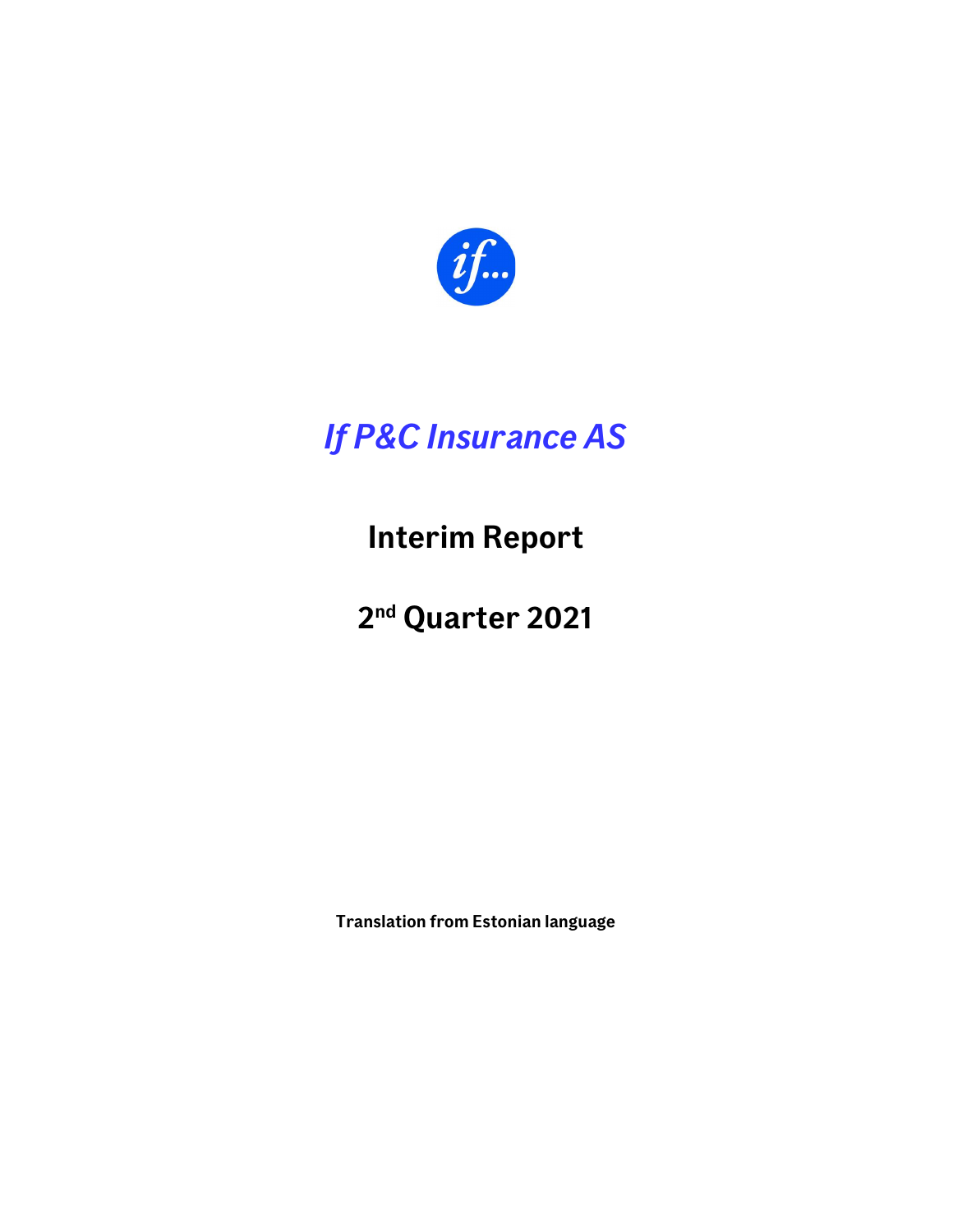## Contacts and signatures

If P&C Insurance AS main field of activity is non-life insurance services.

| If P&C Insurance AS                               |
|---------------------------------------------------|
| 10100168                                          |
| Lõõtsa 8a, 11415 Tallinn                          |
| +372 777 1211                                     |
| info@if.ee                                        |
| www.if.ee                                         |
| 1 January 2021                                    |
| 30 June 2021                                      |
| Chairman of the Management Board: Andris Morozovs |
| AS Deloitte Audit Eesti                           |
|                                                   |

If P&C Insurance AS management board have compiled 1<sup>st</sup> quarter 2021 interim report which is presented on pages 7-20.

\_\_\_\_\_\_\_\_\_\_\_\_\_\_\_\_\_\_\_\_\_\_\_\_\_\_\_\_\_\_\_\_\_\_\_\_\_\_\_\_\_\_\_\_\_\_\_\_\_\_\_\_\_\_\_\_\_\_\_\_\_\_\_\_\_\_\_\_\_\_\_\_\_\_\_\_\_

| Member of the                |  |
|------------------------------|--|
| Management Board Heinar Olak |  |

/Signature/ 27.08.2021

Member of the Management Board Tiit Kolde /Signature/ 27.08.2021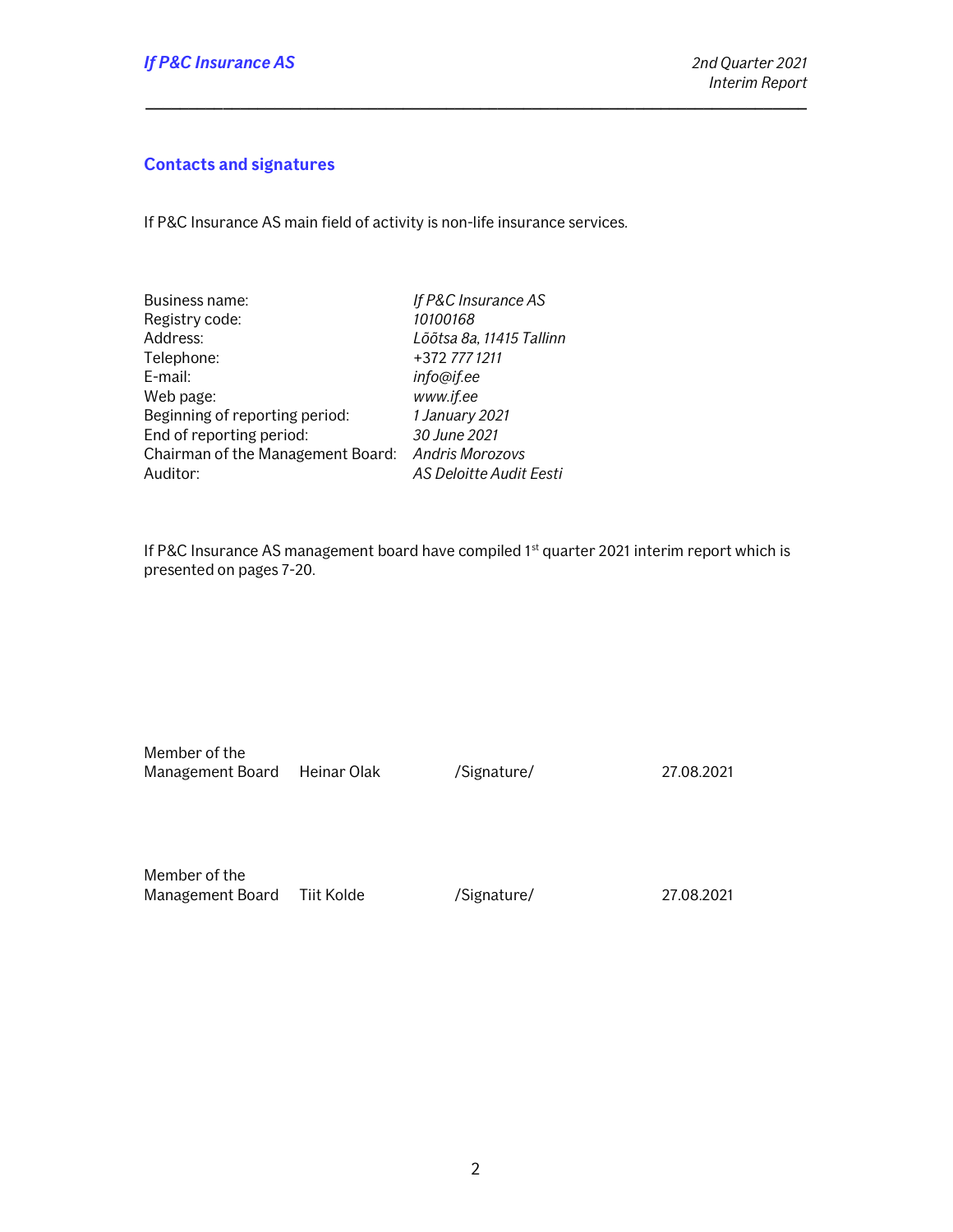# **TABLE OF CONTENTS**

| Note 1. Accounting principles and basis of estimations used in the preparation of the financial |  |
|-------------------------------------------------------------------------------------------------|--|
|                                                                                                 |  |
|                                                                                                 |  |
|                                                                                                 |  |
|                                                                                                 |  |
|                                                                                                 |  |
|                                                                                                 |  |
|                                                                                                 |  |
| Note 9. Liabilities related to insurance contracts and reinsurance assets  18                   |  |
|                                                                                                 |  |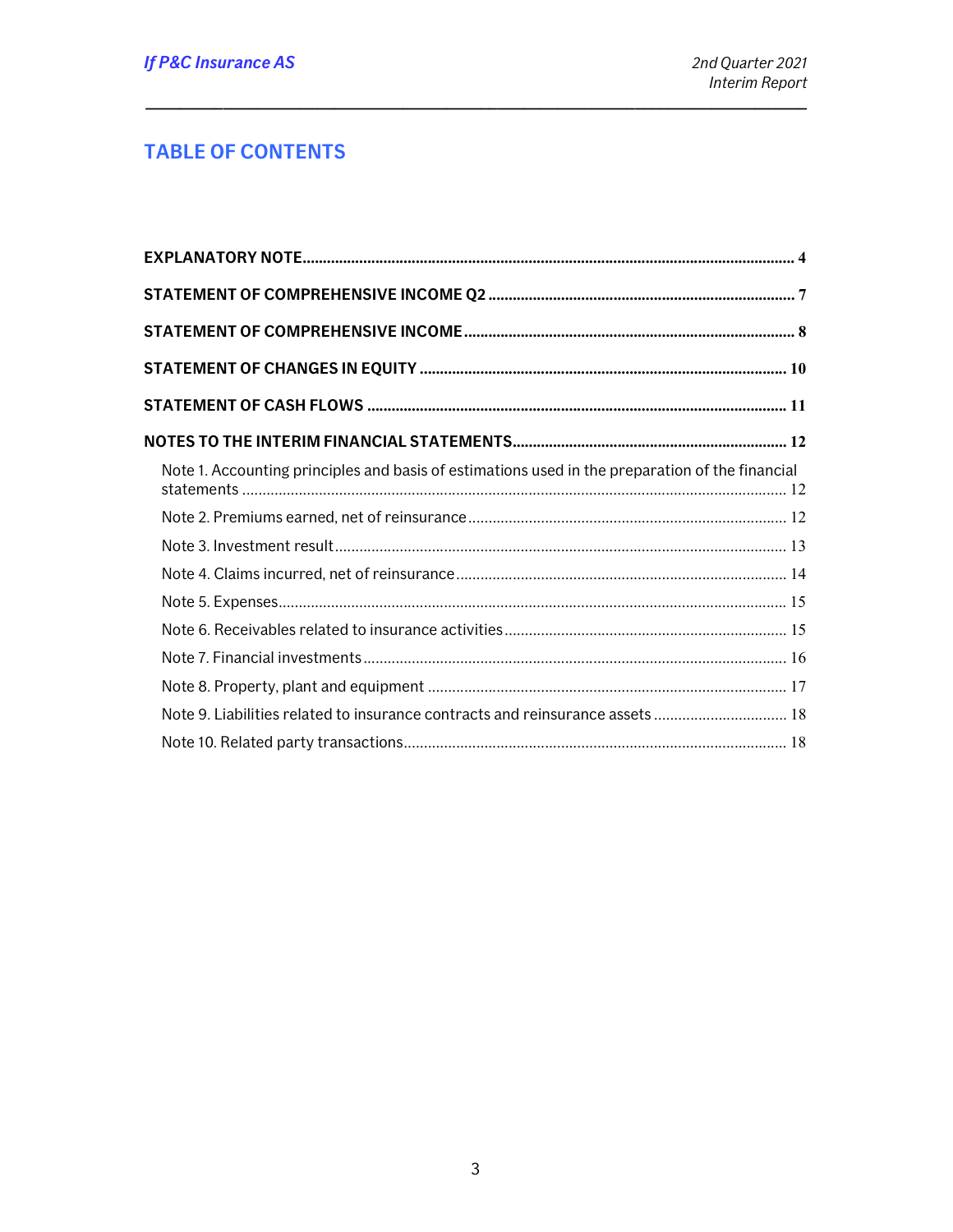## EXPLANATORY NOTE

If P&C Insurance AS (the Company, If) is a wholly owned subsidiary of the leading Nordic property and casualty Insurance group If P&C Insurance Holding Ltd (publ), which in turn is owned by the Finnish company Sampo plc. Sampo plc is listed on the Helsinki Stock Exchange and the Sampo Group is made up of the parent company Sampo plc and its subsidiaries If P&C, Mandatum Life, Hastings and Topdanmark.

\_\_\_\_\_\_\_\_\_\_\_\_\_\_\_\_\_\_\_\_\_\_\_\_\_\_\_\_\_\_\_\_\_\_\_\_\_\_\_\_\_\_\_\_\_\_\_\_\_\_\_\_\_\_\_\_\_\_\_\_\_\_\_\_\_\_\_\_\_\_\_\_\_\_\_\_\_

If has been offering property and casualty insurance to private individuals and corporate customers in the Baltic markets since 1992. Across the Baltic countries, If has approximately 305,000 policyholders and is one of the leading P&C companies in Estonia. If's products include Property, Liability, Motor, Marine & Transport and Accident & Health insurance.

The Company is registered in Estonia and operates in Latvia and Lithuania through branches. The current corporate structure enables efficient operations with some shared business functions across all three Baltic countries.

This interim report includes the financial indicators of the Estonian unit operated by If P&C Insurance AS and the Latvian and Lithuanian branches.

#### Results for the six months of 2021

The technical result increased from  $\epsilon$ 9.6 million in 2020 to  $\epsilon$ 9.9 million in 2021 and the combined ratio improved to 86.7% (86.8%).

Gross written premiums increased in total by  $\epsilon$ 6.4 million, from  $\epsilon$ 80.9 million in 2020 to  $\epsilon$ 87.3 million in 2021 (+7.9%).

Baltic P&C insurance market premium volume increased by 4.2% during the first half year of 2021. Market growth rate is still below the historical underlying growth rate due to continued Covid-19 restrictions. Expected removal of the restrictions is likely to support the market volume growth going forward.

Total claims cost, including claims handling expenses, increased from €44.7 million in 2020 to €45.9 million in 2021, loss ratio increased marginally to 61.8% (61.7%). Severe winter weather conditions early in 2021 resulted in increased claims frequencies, on the other hand continued Covid-19 restrictions resulted in lower claims frequencies especially in Motor insurance.

Expense ratio decreased somewhat during the first six months of the year compared to year before. Salary cost inflation was lower than recent year and cost for premises and travel reduced compared to year before. Total operating expenses, excluding claims handling expenses, increased slightly from €18.2 million in 2020 to €18.5 million in 2021.

The overall net profit before tax increased to  $E$ 11.0 million ( $E$ 10.7) in first six months of 2021. Income tax cost increased to 3.5 million  $(\epsilon 0.4)$  due to the dividend distribution from the profit earned in Estonia which is taxed with corporate income tax in the dividend distribution period.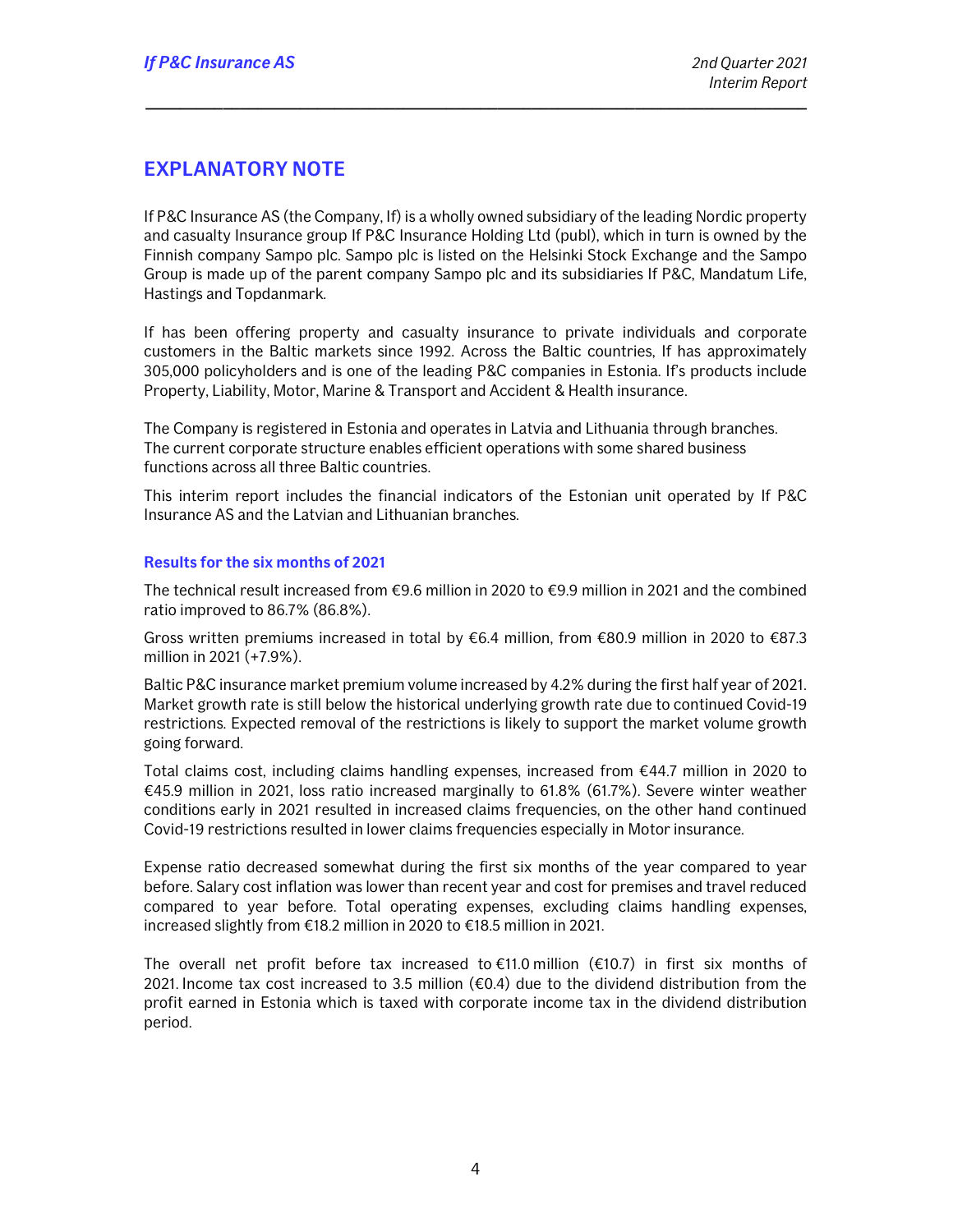## KEY FIGURES

| €000                                | Q1-Q2 2021 | Q1-Q2 2020 |  |
|-------------------------------------|------------|------------|--|
|                                     |            |            |  |
| Premiums written, gross             | 87,280     | 80,899     |  |
| Premiums earned, net of reinsurance | 74,317     | 72,541     |  |
| Claims incurred, net of reinsurance | 45,922     | 44,741     |  |
| Operating expenses $1$              | 18,520     | 18,233     |  |
| Technical result <sup>2</sup>       | 9,875      | 9,567      |  |
| Profit before taxes                 | 11,039     | 10,702     |  |
| Net profit                          | 7,494      | 10,346     |  |
| Combined ratio $3$                  | 86.7%      | 86.8%      |  |
| Expense ratio <sup>4</sup>          | 24.9%      | 25.1%      |  |
| Loss ratio $5$                      | 61.8%      | 61.7%      |  |
| Return on investments <sup>6</sup>  | 0.6%       | $-1.3%$    |  |
|                                     |            |            |  |

\_\_\_\_\_\_\_\_\_\_\_\_\_\_\_\_\_\_\_\_\_\_\_\_\_\_\_\_\_\_\_\_\_\_\_\_\_\_\_\_\_\_\_\_\_\_\_\_\_\_\_\_\_\_\_\_\_\_\_\_\_\_\_\_\_\_\_\_\_\_\_\_\_\_\_\_\_

## Formulas:

| <sup>1</sup> Operating expenses                      | Insurance contract acquisition costs and administrative<br>expenses (+) reinsurance commissions and other income                                                                         |
|------------------------------------------------------|------------------------------------------------------------------------------------------------------------------------------------------------------------------------------------------|
| <sup>2</sup> Technical result                        | Premiums earned, net of reinsurance (-) claims incurred, net<br>of reinsurance (-) operating expenses                                                                                    |
| <sup>3</sup> Combined ratio                          | Expense ratio + loss ratio                                                                                                                                                               |
| <sup>4</sup> Expense ratio                           | Operating expenses<br>Premiums earned, net of reinsurance                                                                                                                                |
| <sup>5</sup> Loss ratio                              | Claims incurred (incl. Claims handling costs), net of<br>reinsurance<br>Premiums earned, net of reinsurance                                                                              |
| <sup>6</sup> Return on investments<br>(yearly basis) | Investment income $(-)$ investment expenses $(+)$ changes in<br>fair value recognised in other comprehensive income<br>Weighted average volume of financial investments in the<br>period |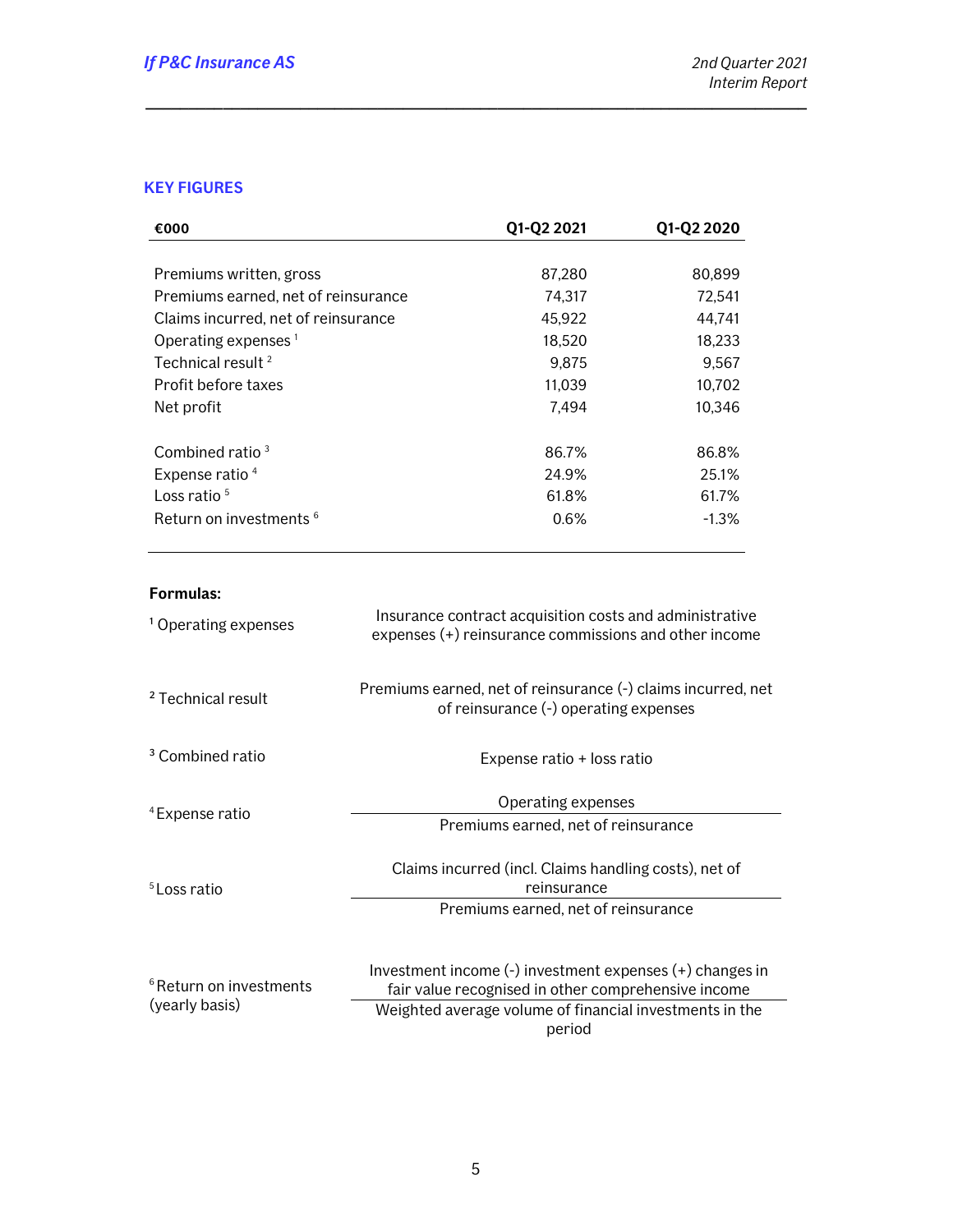#### Investment result

The value of financial investments stood at €282.1 million as at 30 June 2021.

Applying the full market valuation, the result from asset management increased to €0.88 million, up from -€2.05 million in 2<sup>nd</sup> quarter 2020, with a return ratio of 0.6% compared to the previous -1.3%. Net investment result recognised in profit amounted to €1.16 million compared to €1.14 million in 6 months 2020, while -€0.29 million was recorded in other comprehensive income, down from -€3.18 million in 6 months 2020. Fixed income portfolio running yield increased up to 1.0%, and duration, incl. cash, decreased slightly to 2.8 years as opposed to 2.9 years at the end of 2020.

\_\_\_\_\_\_\_\_\_\_\_\_\_\_\_\_\_\_\_\_\_\_\_\_\_\_\_\_\_\_\_\_\_\_\_\_\_\_\_\_\_\_\_\_\_\_\_\_\_\_\_\_\_\_\_\_\_\_\_\_\_\_\_\_\_\_\_\_\_\_\_\_\_\_\_\_\_

#### Number of employees

As at 30 June 2021, the number of full-time employees was 555 (30.06.2020 541).

#### Key activities of If P&C Insurance AS and its branches

If offers a complete range of P&C insurance products for both private individuals and corporate customers. We provide services remotely via digital channels and phone, but customers are also served with the help of strong network of brokers and partners. If is currently the fourth-largest P&C insurer in the Baltic region combined.

Customer surveys confirm that when choosing insurance provider, customers consider smooth sales and claims handling processes very important. Therefore, If remains focused on developing easy-to-use products and services supported by smart digital solutions that simplify the process for the customer throughout the entire customer journey, from a purchase to a possible claim.

If has managed to maintain excellent customer service levels during the coronavirus pandemic as well. The situation has been facilitated by the ongoing digital shift in the market where customers become more and more used to buying insurances online and communicating with the insurance companies remotely.

Recently, a survey conducted in the Baltic countries by research company Dive showed that If's service is the best among insurers. In addition to the number one position achieved in Estonia, we have reason to be very proud, because we are strongly in the top three insurers in all the Baltics. The fact that our customer service is valued the most and we are most recommended as an insurance company shows the right choices we have made.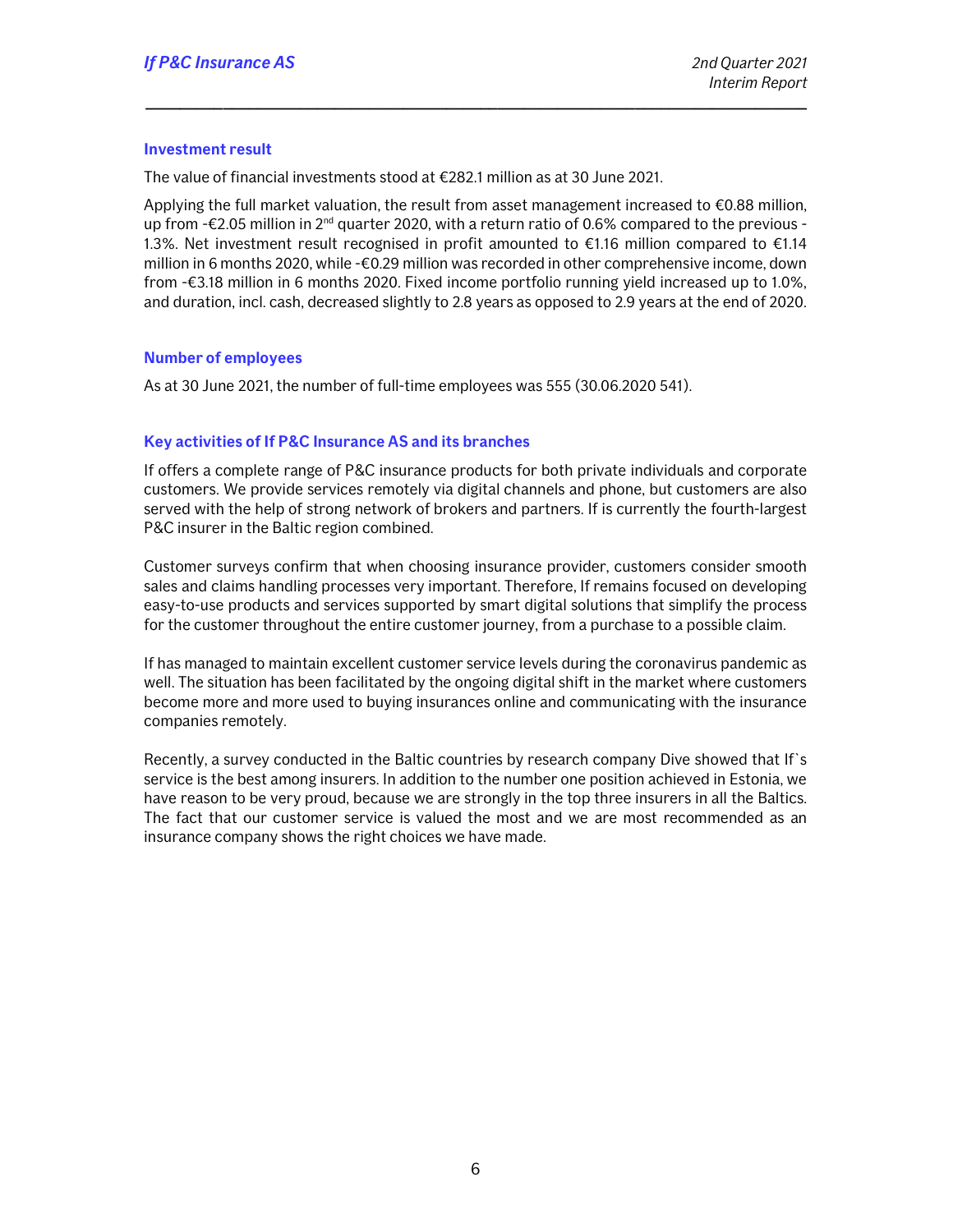# STATEMENT OF COMPREHENSIVE INCOME Q2

| €000                                                                                                | <b>Note</b>    | Q2 2021   | Q2 2020   |
|-----------------------------------------------------------------------------------------------------|----------------|-----------|-----------|
|                                                                                                     |                |           |           |
| PREMIUMS EARNED, NET OF REINSURANCE                                                                 |                |           |           |
| Premiums earned, gross                                                                              |                | 39,266    | 36,785    |
| Premiums ceded                                                                                      |                | $-1,179$  | $-763$    |
| <b>TOTAL</b>                                                                                        | $\overline{2}$ | 38,087    | 36,022    |
| <b>OTHER INCOME</b>                                                                                 |                |           |           |
| Investment result                                                                                   | 3              | 544       | 588       |
| Reinsurance commissions and other income                                                            |                | 83        | 61        |
| <b>TOTAL</b>                                                                                        |                | 627       | 649       |
| <b>TOTAL REVENUE</b>                                                                                |                | 38,714    | 36,671    |
| <b>CLAIMS INCURRED, NET OF REINSURANCE</b>                                                          |                |           |           |
| Claims incurred, gross                                                                              |                | $-23,957$ | $-22,494$ |
| Reinsurers' share of claims incurred                                                                |                | 2         | 414       |
| <b>TOTAL</b>                                                                                        | 4              | $-23,955$ | $-22,080$ |
| <b>EXPENSES</b>                                                                                     |                |           |           |
| Insurance contract acquisition costs                                                                |                | $-5,980$  | $-5,721$  |
| Administrative expenses                                                                             |                | $-3,530$  | $-3,321$  |
| <b>TOTAL</b>                                                                                        | 5              | $-9,510$  | $-9,042$  |
| <b>TOTAL CLAIMS AND EXPENSES</b>                                                                    |                | $-33,465$ | $-31,122$ |
| <b>NET RESULT BEFORE TAXES</b>                                                                      |                | 5,249     | 5,549     |
| <b>INCOME TAX</b>                                                                                   |                | 248       | $-261$    |
| <b>NET PROFIT FOR THE FINANCIAL PERIOD</b>                                                          |                | 5,497     | 5,288     |
| <b>OTHER COMPREHENSIVE INCOME</b>                                                                   |                |           |           |
| OTHER COMPREHENSIVE INCOME TO BE<br>RECLASSIFIED TO PROFIT AND LOSS IN SUBSEQUENT<br><b>PERIODS</b> |                |           |           |
| Change in the value of available-for-sale assets                                                    |                | $-135$    | 8,229     |
| <b>TOTAL</b>                                                                                        |                | $-135$    | 8,229     |
| <b>TOTAL COMPREHENSIVE INCOME FOR THE FINANCIAL</b><br><b>PERIOD</b>                                |                | 5,362     | 13,517    |
|                                                                                                     |                |           |           |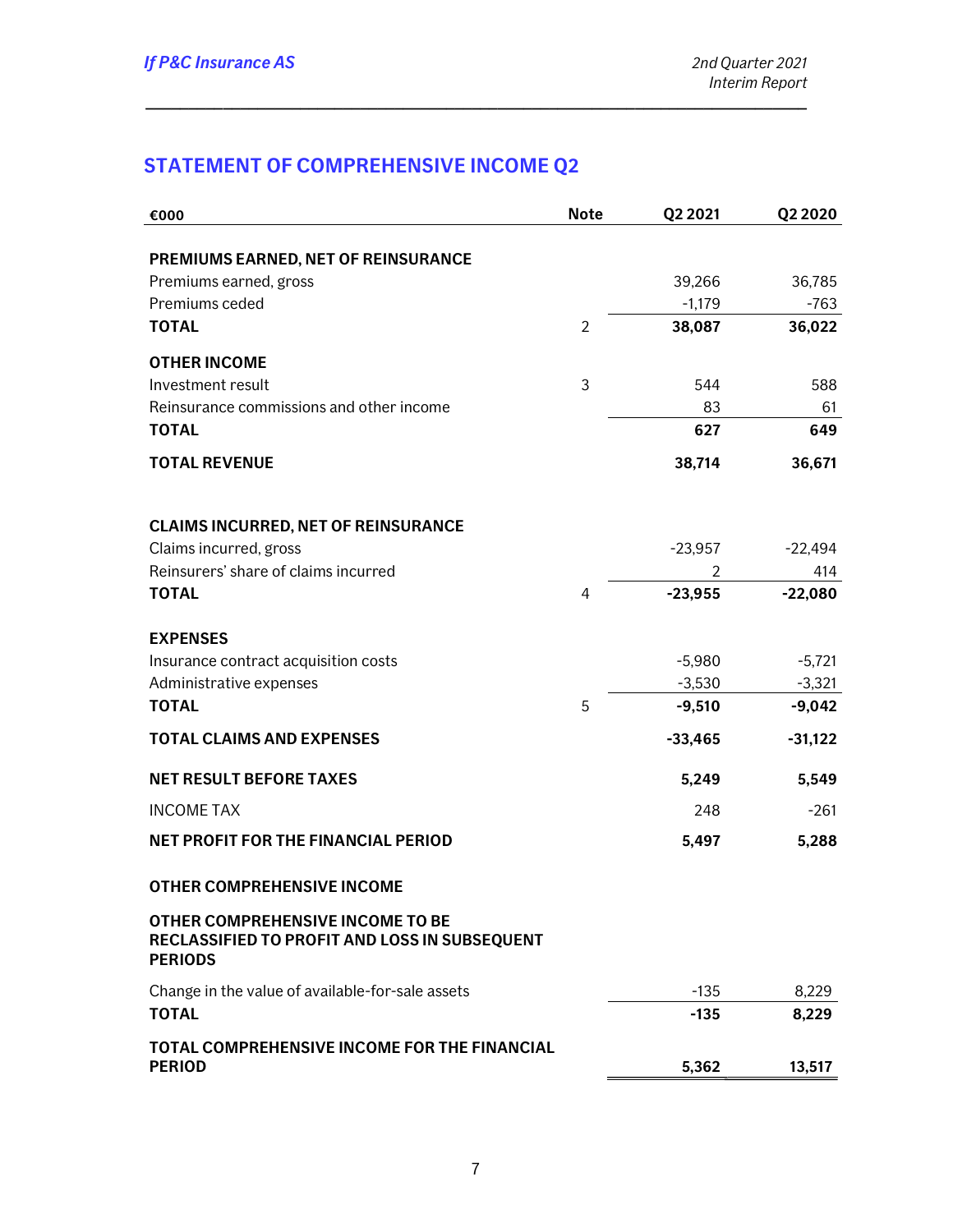# STATEMENT OF COMPREHENSIVE INCOME

| €000                                                                                                | <b>Note</b>    | Q1-Q2 2021 | Q1-Q2 2020 |
|-----------------------------------------------------------------------------------------------------|----------------|------------|------------|
|                                                                                                     |                |            |            |
| PREMIUMS EARNED, NET OF REINSURANCE                                                                 |                |            |            |
| Premiums earned, gross                                                                              |                | 76,526     | 74,049     |
| Premiums ceded                                                                                      |                | $-2,209$   | $-1,508$   |
| <b>TOTAL</b>                                                                                        | $\overline{2}$ | 74,317     | 72,541     |
| <b>OTHER INCOME</b>                                                                                 |                |            |            |
| Investment result                                                                                   | 3              | 1,164      | 1,135      |
| Reinsurance commissions and other income                                                            |                | 194        | 174        |
| <b>TOTAL</b>                                                                                        |                | 1,358      | 1,309      |
| <b>TOTAL REVENUE</b>                                                                                |                | 75,675     | 73,850     |
| <b>CLAIMS INCURRED, NET OF REINSURANCE</b>                                                          |                |            |            |
| Claims incurred, gross                                                                              |                | $-46,237$  | $-45,159$  |
| Reinsurers' share of claims incurred                                                                |                | 316        | 418        |
| <b>TOTAL</b>                                                                                        | 4              | $-45,921$  | $-44,741$  |
| <b>EXPENSES</b>                                                                                     |                |            |            |
| Insurance contract acquisition costs                                                                |                | $-11,719$  | $-11,516$  |
| Administrative expenses                                                                             |                | $-6,995$   | $-6,891$   |
| <b>TOTAL</b>                                                                                        | 5              | $-18,714$  | $-18,407$  |
| <b>TOTAL CLAIMS AND EXPENSES</b>                                                                    |                | $-64,635$  | $-63,148$  |
| <b>NET RESULT BEFORE TAXES</b>                                                                      |                | 11,040     | 10,702     |
| <b>INCOME TAX</b>                                                                                   |                | $-3,545$   | $-356$     |
| <b>NET PROFIT FOR THE FINANCIAL PERIOD</b>                                                          |                | 7,495      | 10,346     |
| <b>OTHER COMPREHENSIVE INCOME</b>                                                                   |                |            |            |
| OTHER COMPREHENSIVE INCOME TO BE<br>RECLASSIFIED TO PROFIT AND LOSS IN SUBSEQUENT<br><b>PERIODS</b> |                |            |            |
| Change in the value of available-for-sale assets                                                    |                | $-288$     | $-3,180$   |
| <b>TOTAL</b>                                                                                        |                | $-288$     | $-3,180$   |
| <b>TOTAL COMPREHENSIVE INCOME FOR THE FINANCIAL</b><br><b>PERIOD</b>                                |                | 7,207      | 7,166      |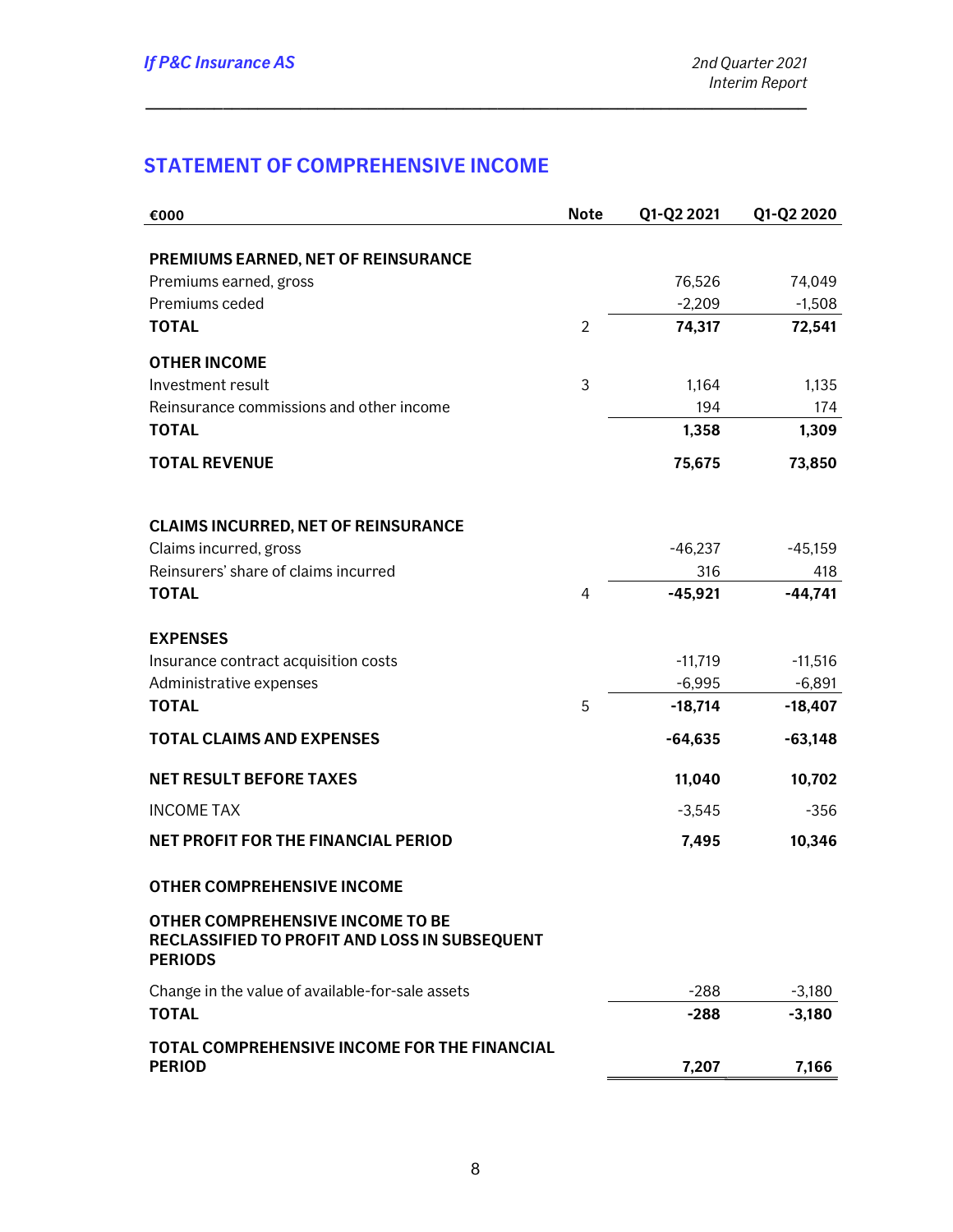# STATEMENT OF FINANCIAL POSITION

| €000                                         | <b>Note</b>    | 30 June 2021 | 31 December 2020 |
|----------------------------------------------|----------------|--------------|------------------|
| <b>ASSETS</b>                                |                |              |                  |
| Cash and cash equivalents                    |                | 57,299       | 52,880           |
| <b>Financial investments</b>                 | $\overline{7}$ | 282,120      | 296,496          |
| Receivables related to insurance activities  | 6              | 39,423       | 31,178           |
| Accrued income and prepaid expenses          |                | 4,578        | 4,003            |
| Reinsurance assets                           |                | 6,631        | 5,786            |
| Deferred tax asset                           | 9              | 27           |                  |
| Investment in subsidiary                     |                | 88           | 88               |
| Property, plant and equipment                | 8              | 4,617        | 3,160            |
| <b>TOTAL ASSETS</b>                          |                | 394,783      | 393,591          |
| <b>LIABILITIES AND EQUITY</b>                |                |              |                  |
| Liabilities related to insurance activities  |                | 7,225        | 7,644            |
| Lease liabilities                            |                | 4,265        | 2,779            |
| Accrued expenses and deferred income         |                | 6,358        | 6,708            |
| Deferred tax liability                       |                |              | 75               |
| Liabilities arising from insurance contracts | 9              | 207,687      | 196,144          |
| <b>Total liabilities</b>                     |                | 225,535      | 213,350          |
| Share capital                                |                | 6,391        | 6,391            |
| Share premium                                |                | 3,679        | 3,679            |
| Mandatory capital reserve                    |                | 2,362        | 2,362            |
| Fair value reserve                           |                | 6,980        | 7,268            |
| Retained earnings                            |                | 142,342      | 143,939          |
| Net profit for the year                      |                | 7,494        | 16,602           |
| <b>Total equity</b>                          |                | 169,248      | 180,241          |
| <b>TOTAL LIABILITIES AND EQUITY</b>          |                | 394,783      | 393,591          |
|                                              |                |              |                  |

|  | TO TAL LIADILITIES AND LOUTH |  |
|--|------------------------------|--|
|  |                              |  |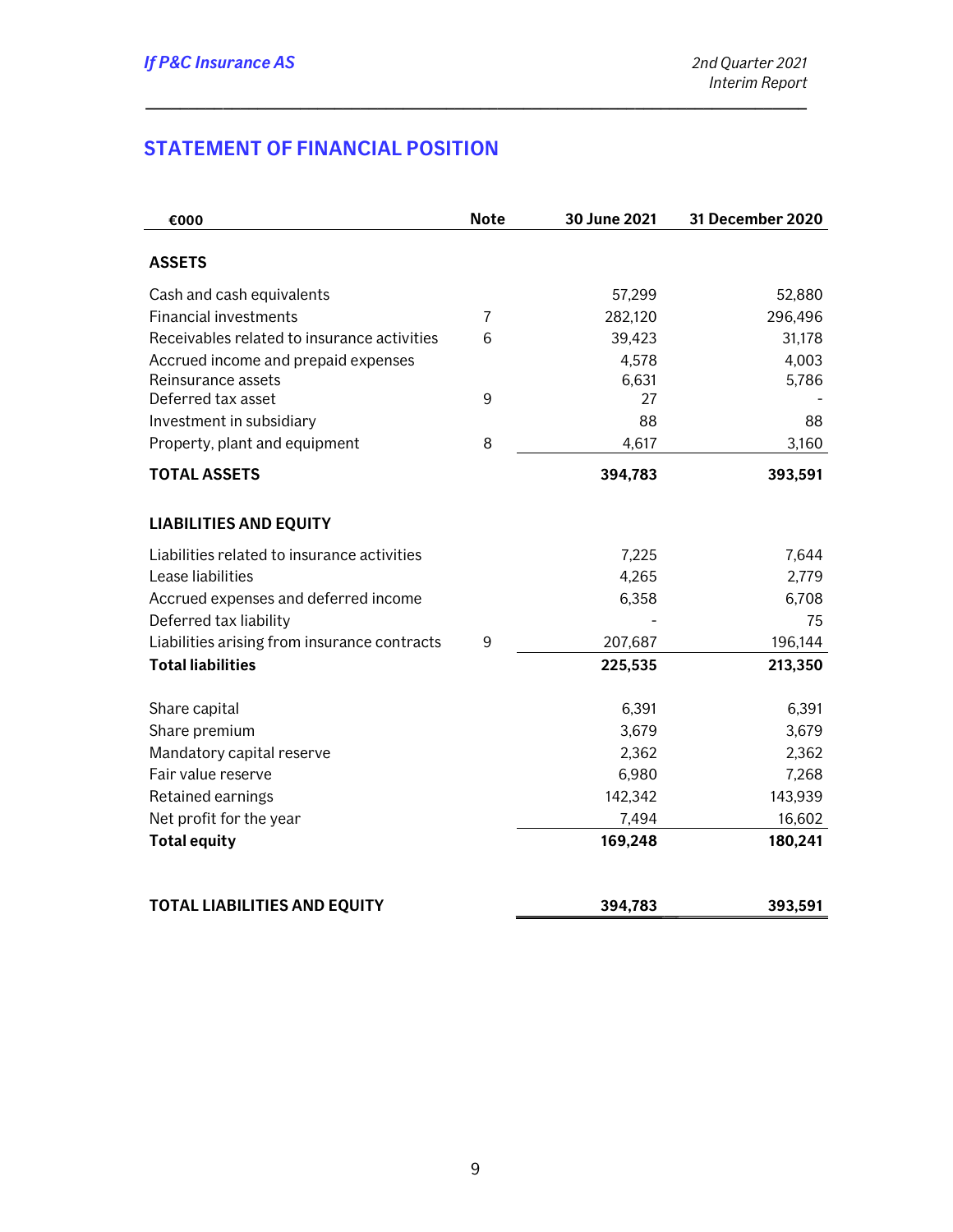## STATEMENT OF CHANGES IN EQUITY

|                                                        |                         |                         | <b>Mandatory</b>   |                              |                             | Net profit      |                        |
|--------------------------------------------------------|-------------------------|-------------------------|--------------------|------------------------------|-----------------------------|-----------------|------------------------|
|                                                        | <b>Share</b><br>capital | <b>Share</b><br>premium | capital<br>reserve | <b>Fair value</b><br>reserve | <b>Retained</b><br>earnings | for the<br>year | <b>Total</b><br>equity |
| At 1 January 2020                                      | 6,391                   | 3,679                   | 2,362              | 5,088                        | 163,439                     |                 | 180,959                |
| Dividends paid <sup>1)</sup><br>Other<br>comprehensive |                         |                         |                    |                              | $-19,500$                   |                 | $-19,500$              |
| income<br>Net profit for the                           |                         |                         |                    | 2,180                        |                             |                 | 2,180                  |
| year                                                   |                         |                         |                    |                              |                             | 16,602          | 16,602                 |
| At 31 December 2020                                    | 6,391                   | 3,679                   | 2,362              | 7,268                        | 143,939                     | 16,602          | 180,241                |
| At 1 January 2021                                      | 6,391                   | 3,679                   | 2,362              | 7,268                        | 160,542                     |                 | 180,241                |
| Dividends paid <sup>1)</sup><br>Other<br>comprehensive |                         |                         |                    |                              | $-18,200$                   |                 | $-18,200$              |
| income<br>Net profit for the                           |                         |                         |                    | $-288$                       |                             |                 | $-288$                 |
| year                                                   |                         |                         |                    |                              |                             | 7,494           | 7,494                  |
| At 30 June 2021                                        | 6,391                   | 3,679                   | 2,362              | 6,980                        | 142,342                     | 7,494           | 169,247                |

\_\_\_\_\_\_\_\_\_\_\_\_\_\_\_\_\_\_\_\_\_\_\_\_\_\_\_\_\_\_\_\_\_\_\_\_\_\_\_\_\_\_\_\_\_\_\_\_\_\_\_\_\_\_\_\_\_\_\_\_\_\_\_\_\_\_\_\_\_\_\_\_\_\_\_\_\_

1) In March 2021, the Company distributed 18.2 million euros (2020: 19.5 million euros) in dividends to the sole shareholder. In accordance with the Estonian Income Tax Act, income tax cost in amount of 3.5 million euros on the dividend distributed from the profit earned by the Company in Estonia, is recognised in the period of dividend payment, therefore related income tax expense appeared in the statement of comprehensive income. Dividend distributed from the profit earned by Latvian or Lithuanian branches is taxed in the respective country and is exempt from the corporate income tax in Estonia when distributing further to the sole shareholder of the Company.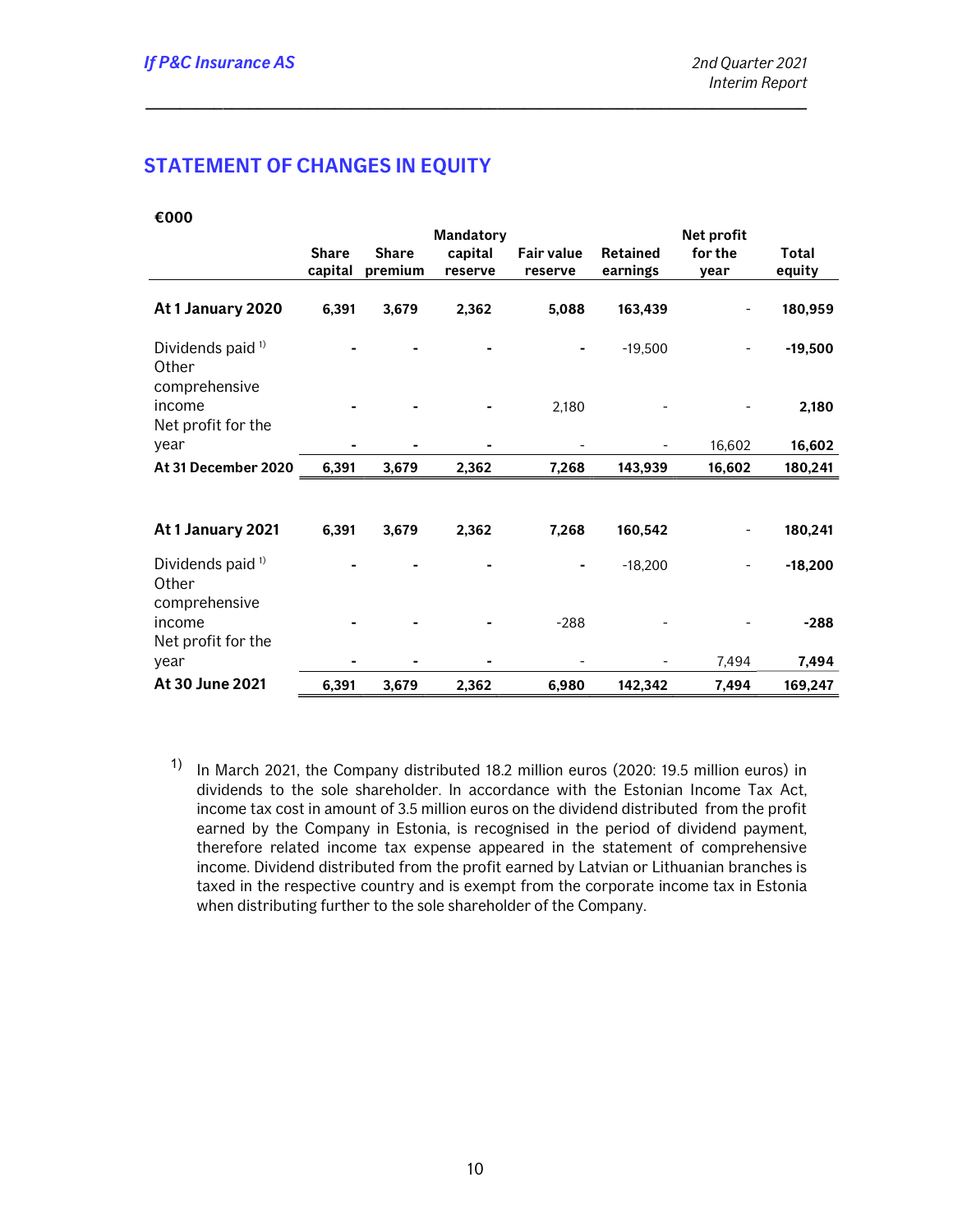# STATEMENT OF CASH FLOWS

| €000                                                          | <b>Note</b>    | Q1-Q2 2021 | Q1-Q2 2020 |
|---------------------------------------------------------------|----------------|------------|------------|
|                                                               |                |            |            |
| Cash flow from operating activities                           |                |            |            |
| Premiums received                                             | 2              | 79,564     | 76,476     |
| Premiums ceded                                                | $\overline{2}$ | $-3,029$   | $-1,989$   |
| Claims paid, incl. claims handling expenses                   | 4, 5           | $-45,650$  | $-37,779$  |
| Cash flow from reinsurance                                    |                | 182        | 171        |
| Employee-related and service-related expenses                 |                | $-19,857$  | $-18,489$  |
| Investments in bonds and other interest-bearing<br>securities |                | $-9,918$   | $-60,238$  |
| Proceeds from disposals of bonds and other interest-          |                |            |            |
| bearing securities                                            |                | 18,653     | 50,440     |
| Investments in term deposits                                  |                |            | $-5,000$   |
| Proceeds from term deposits                                   |                | 5,000      | 15,000     |
| Interest received                                             |                | 2,359      | 1,745      |
| Interest paid                                                 |                | -4         | $-5$       |
| Income tax paid                                               |                | $-3,926$   | $-346$     |
| Net cash flow from operating activities                       |                | 23,374     | 19,986     |
| Cash flow from investing activities                           |                |            |            |
| Purchase of property, plant and equipment                     |                | $-104$     | $-104$     |
| Proceeds from disposal of property, plant and                 |                |            |            |
| equipment                                                     |                |            | 1          |
| Net cash flow from investing activities                       |                | $-104$     | $-103$     |
| Cash flow from financing activities                           |                |            |            |
| Dividends paid                                                |                | $-18,200$  | $-3,500$   |
| Repayment of lease liability                                  |                | $-651$     | $-675$     |
| Net cash flow from financing activities                       |                | $-18,851$  | $-4,175$   |
| Change in cash flow                                           |                | 4,419      | 15,708     |
| Cash and cash equivalents at beginning of                     |                |            |            |
| reporting period                                              |                | 52,880     | 17,968     |
| Cash and cash equivalents at end of reporting<br>period       |                | 57,299     | 33,676     |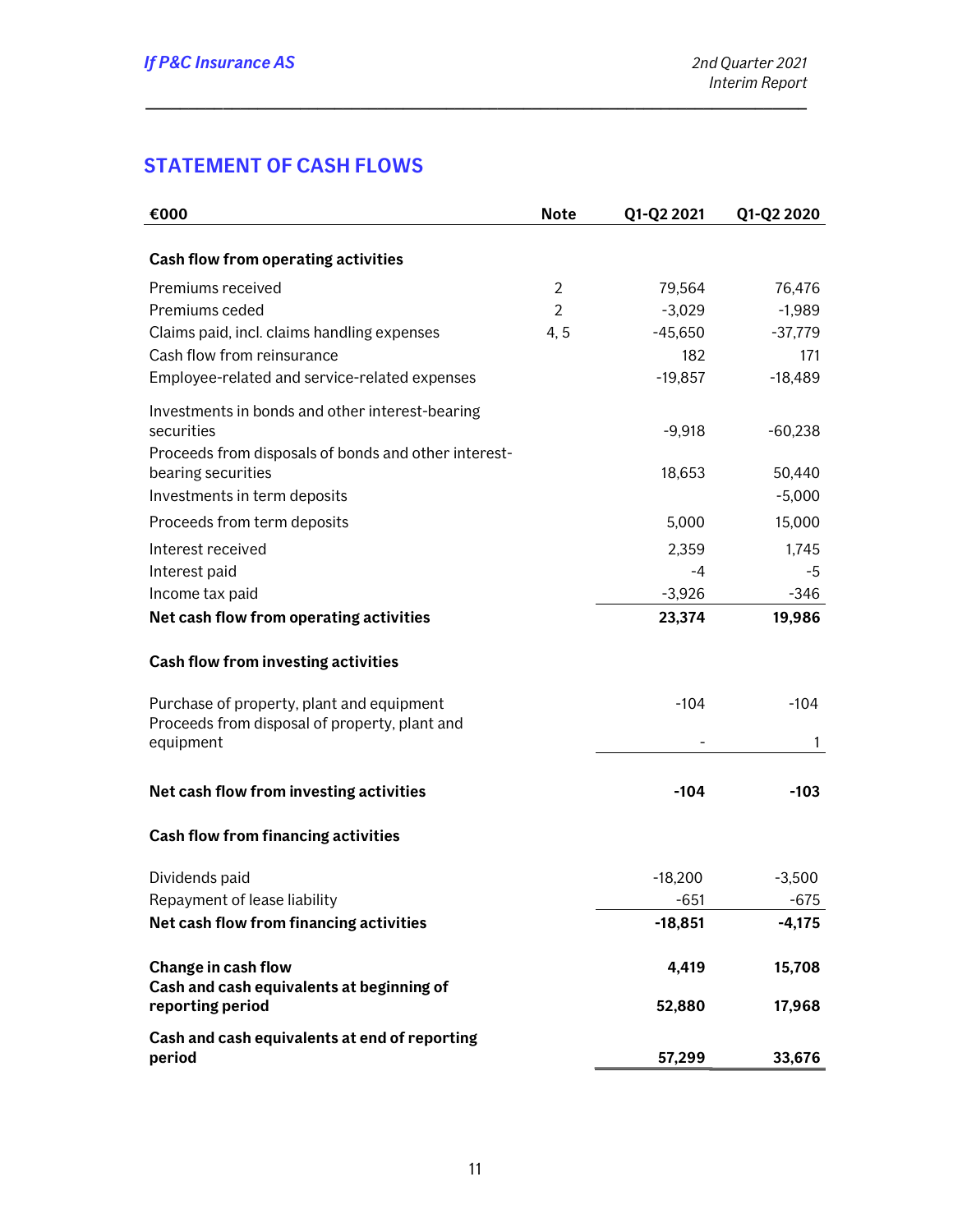## NOTES TO THE INTERIM FINANCIAL STATEMENTS

#### Note 1. Accounting principles and basis of estimations used in the preparation of the financial statements

\_\_\_\_\_\_\_\_\_\_\_\_\_\_\_\_\_\_\_\_\_\_\_\_\_\_\_\_\_\_\_\_\_\_\_\_\_\_\_\_\_\_\_\_\_\_\_\_\_\_\_\_\_\_\_\_\_\_\_\_\_\_\_\_\_\_\_\_\_\_\_\_\_\_\_\_\_

This interim report has been prepared in conformity with the IAS 34 "Interim Financial Reporting" requirements for condensed interim financial statements.

The If P&C Insurance AS annual report for the financial year ended 31 December 2020 was prepared in conformity with the IFRS and the interpretations issued by IFRIC, which have been approved by the EU. The applied standards and interpretations are described in Company's accounting policies for the financial year 2020. The financial statements are available on Company's website at www.if.ee .

Though the company forms the group together with its subsidiary Support Services AS and is the consolidating entity, the Company has elected in accordance with IFRS 10 paragraph 4 not to present consolidated financial statements and presented only separate financial statements. The Company is a wholly–owned subsidiary of If P&C Insurance Holding Ltd (publ) and the parent produces consolidated financial statements available for public use that comply with International Financial Reporting Standards (IFRS). Consolidated financial statements of the parent are available at websites www.if.se and www.sampo.com under section Figures-Annual report.

| €000                                          | Q1-Q2 2021 | Q1-Q2 2020 |
|-----------------------------------------------|------------|------------|
|                                               |            |            |
| Premiums written, gross                       | 87,280     | 80,899     |
| Change in the provision for unearned premiums | $-10,754$  | $-6,850$   |
| <b>Premiums earned, gross</b>                 | 76,526     | 74,049     |
|                                               |            |            |
| Reinsurance premiums                          | $-2,840$   | $-2,489$   |
| Change in the provision for unearned premiums | 631        | 981        |
| <b>Premiums ceded</b>                         | $-2,209$   | $-1,508$   |
| <b>TOTAL</b>                                  | 74,317     | 72.541     |

#### Note 2. Premiums earned, net of reinsurance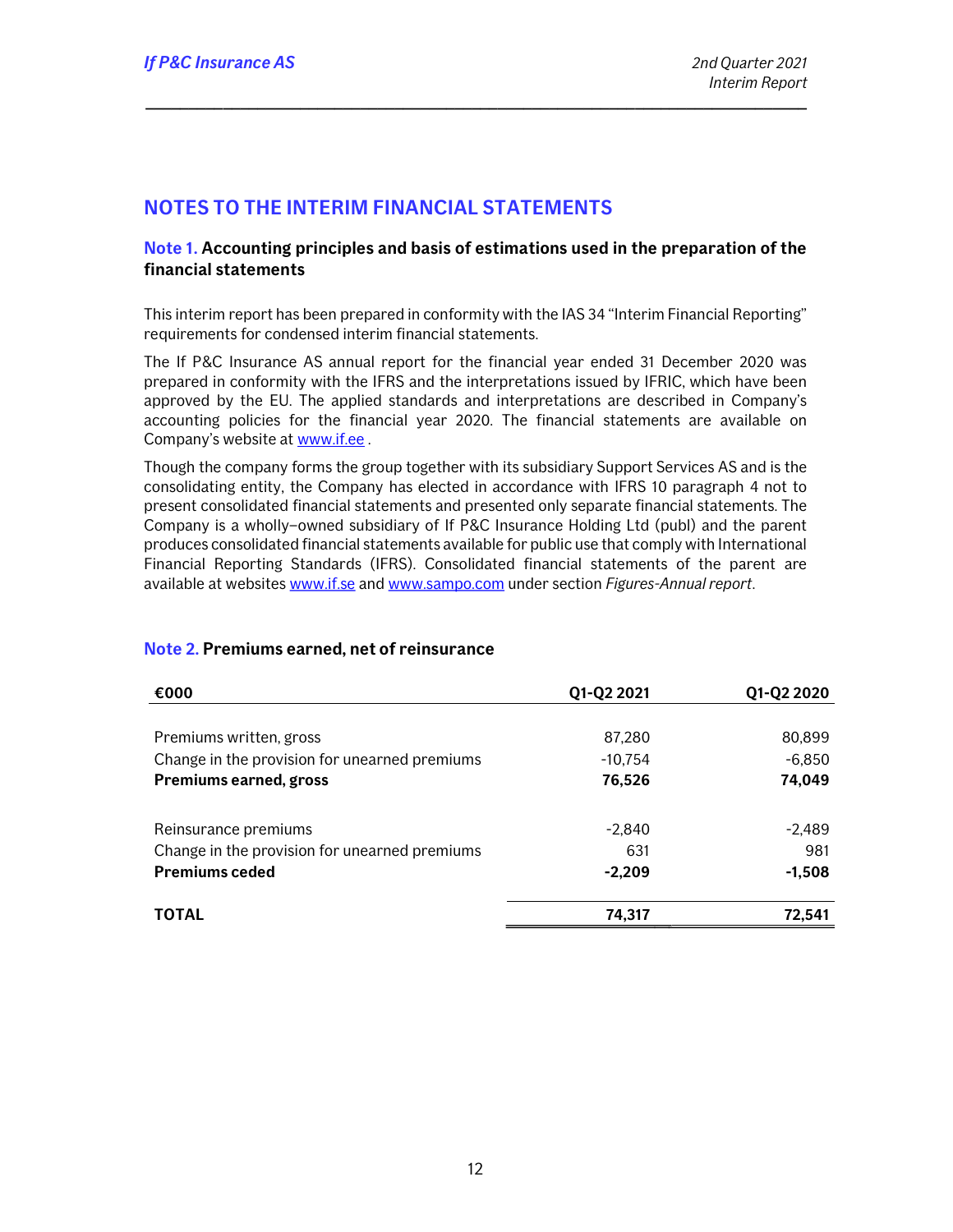## Note 3. Investment result

| €000                                                                                       | Q1-Q2 2021 | Q1-Q2 2020 |
|--------------------------------------------------------------------------------------------|------------|------------|
| Interest income/expense on:                                                                |            |            |
| Available-for-sale financial assets<br>Bonds and other interest-bearing securities         | 1,494      | 1,437      |
| <b>Loans and receivables</b><br>Term deposits                                              |            | 4          |
| Cash and cash equivalents                                                                  | 1          |            |
| Lease liabilities                                                                          | -5         | -5         |
| <b>TOTAL</b>                                                                               | 1,490      | 1,436      |
| Gain from the disposal of:                                                                 |            |            |
| Available-for-sale financial assets<br>Bonds and other interest-bearing securities         | 233        | 139        |
| <b>TOTAL</b>                                                                               | 233        | 139        |
| Gain/loss from the change in the value of:                                                 |            |            |
| <b>Exchange rate changes</b>                                                               | $-40$      | -16        |
| <b>TOTAL</b>                                                                               | -40        | -16        |
| <b>Investment expenses</b>                                                                 | $-519$     | -424       |
| <b>TOTAL INVESTMENT RESULT</b>                                                             | 1,164      | 1,135      |
| Reconciliation of the fair value reserve of available-for-<br>sale financial assets        | Q1-Q2 2021 | Q1-Q2 2020 |
| Opening balance, available-for-sale financial assets                                       | 7,268      | 5,088      |
| Changes in fair value during the year, recognised in other<br>comprehensive income         | $-55$      | $-3,041$   |
| Realised gain recognised in profit or loss                                                 | $-233$     | $-139$     |
| Closing balance, available-for-sale financial assets                                       | 6,980      | 1,908      |
| Change in the fair value reserve of available-for-sale financial<br>assets during the year | $-288$     | $-3,180$   |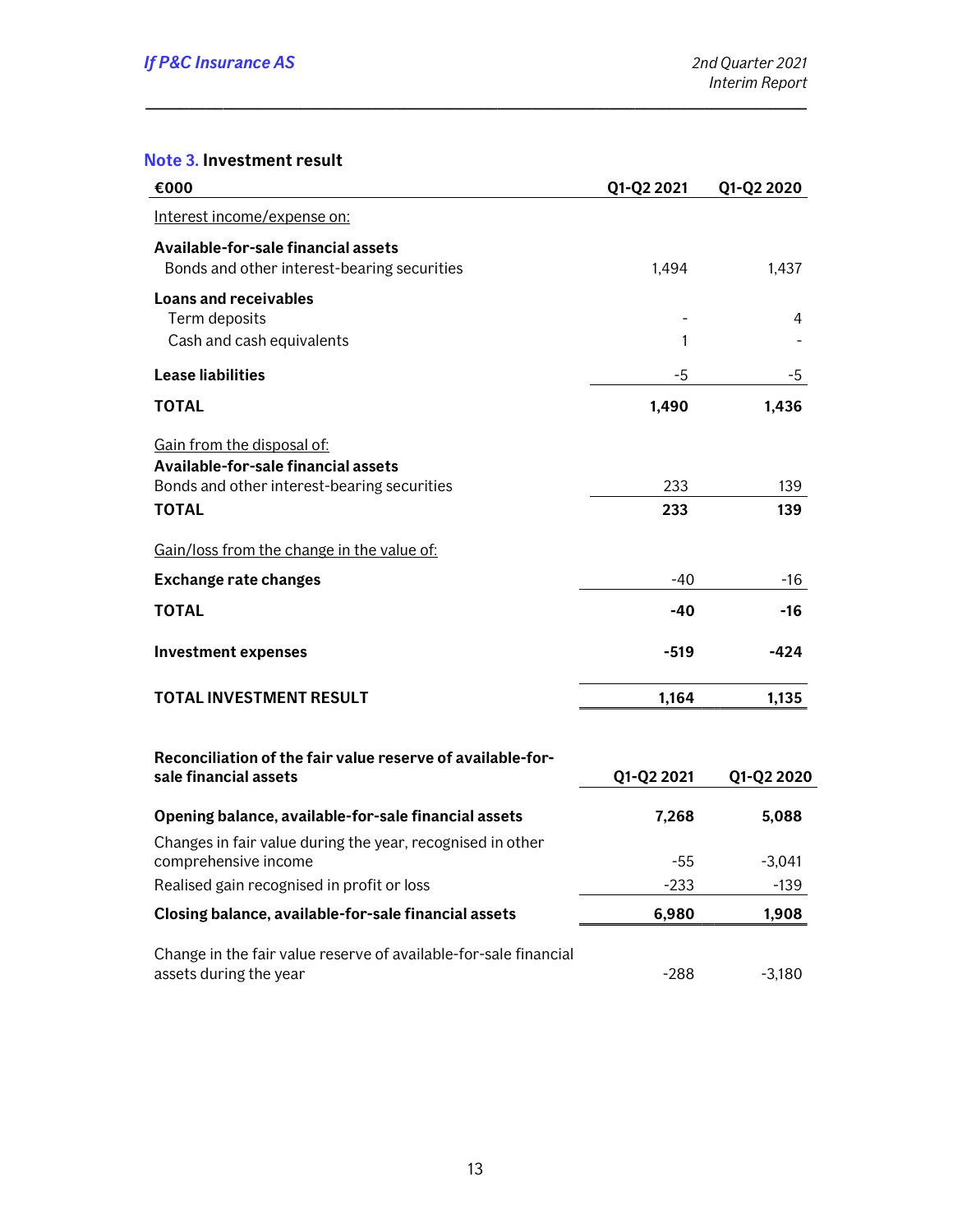## Note 4. Claims incurred, net of reinsurance

| €000                                           | Q1-Q2 2021 | Q1-Q2 2020 |
|------------------------------------------------|------------|------------|
| Gross                                          |            |            |
| Claims paid related to the reporting period    | $-29,557$  | $-24,096$  |
| Claims paid related to previous periods        | $-18,174$  | $-16,216$  |
| Amounts recovered from salvage and subrogation | 4,511      | 4,342      |
| Change in the provision for claims outstanding | $-788$     | $-7,061$   |
| Claims handling expenses                       | $-2,230$   | $-2,128$   |
| <b>TOTAL</b>                                   | $-46,238$  | $-45,159$  |
| Reinsurers' share                              |            |            |
| Claims paid related to the reporting period    | 4          |            |
| Claims paid related to previous periods        | 97         | 6          |
| Change in the provision for claims outstanding | 215        | 412        |
| <b>TOTAL</b>                                   | 316        | 418        |
| <b>Net</b>                                     |            |            |
| Claims paid related to the reporting period    | $-29,553$  | $-24,096$  |
| Claims paid related to previous periods        | $-18,077$  | $-16,210$  |
| Amounts recovered from salvage and subrogation | 4,511      | 4,342      |
| Change in the provision for claims outstanding | $-573$     | $-6,649$   |
| Claims handling expenses                       | $-2,230$   | $-2,128$   |
| <b>TOTAL</b>                                   | $-45,922$  | -44,741    |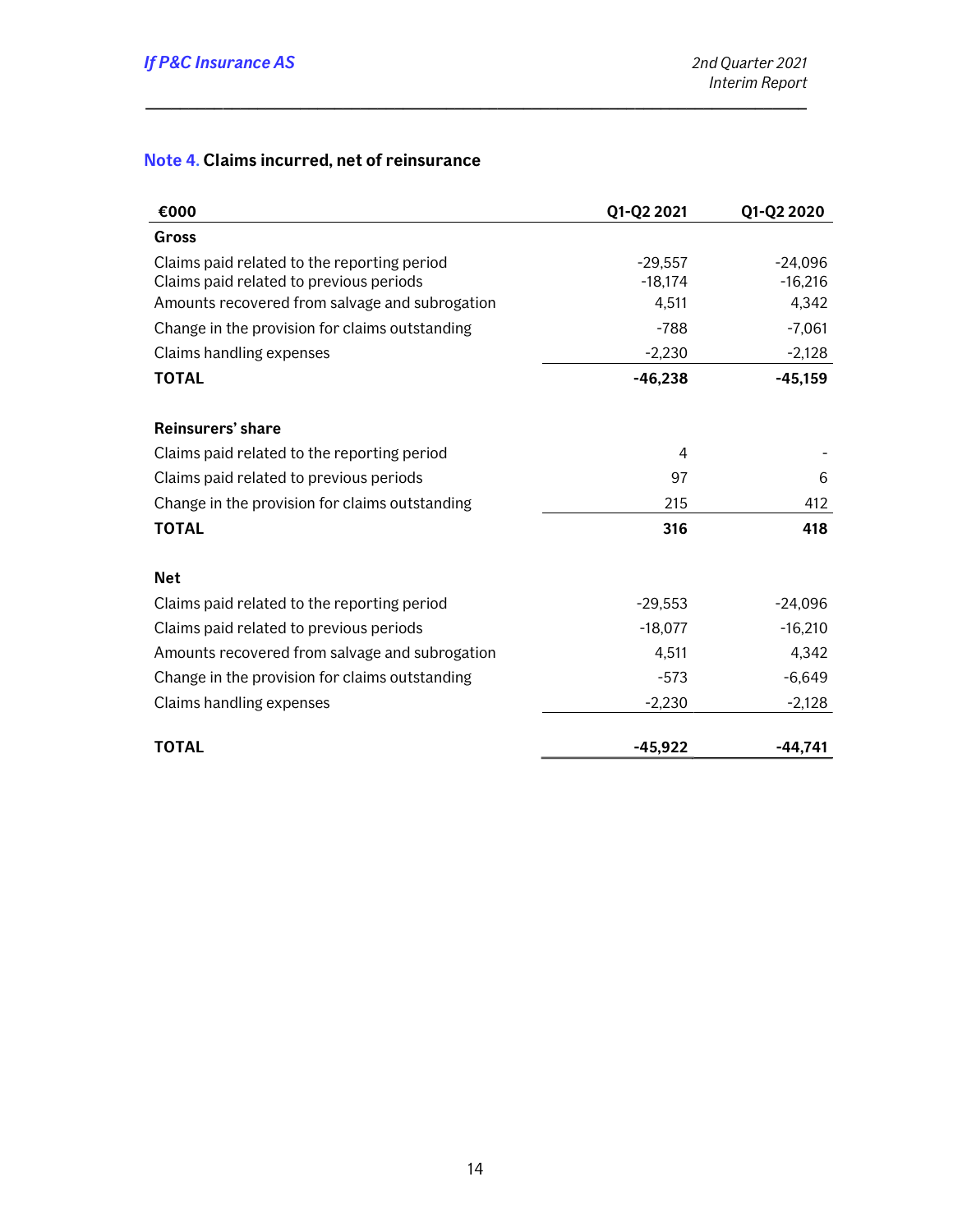## Note 5. Expenses

| €000                                           | Q1-Q2 2021 | Q1-Q2 2020 |
|------------------------------------------------|------------|------------|
|                                                |            |            |
| Salaries and remuneration                      | $-9,511$   | $-9,101$   |
| Social security costs                          | $-2,007$   | $-1,949$   |
| Other personnel expenses                       | $-691$     | $-704$     |
| <b>Total personnel expenses</b>                | $-12,209$  | $-11,754$  |
| Commissions to intermediaries                  | $-4,826$   | -4,690     |
| Data processing                                | $-1,116$   | $-1,039$   |
| <b>Expenses on premises</b>                    | $-1,024$   | $-1,078$   |
| Office expenses (incl. communication expenses) | $-303$     | $-337$     |
| Other operating expenses                       | $-1,467$   | $-1,637$   |
| TOTAL                                          | $-20,945$  | $-20,535$  |
|                                                |            |            |
| Division of costs on the basis of functions:   |            |            |
| Insurance contract acquisition costs           | $-11,719$  | $-11,516$  |
| Administrative expenses                        | $-6,995$   | -6.891     |
| Claims handling expenses                       | $-2,231$   | $-2,128$   |
| TOTAL                                          | $-20,945$  | $-20,535$  |

\_\_\_\_\_\_\_\_\_\_\_\_\_\_\_\_\_\_\_\_\_\_\_\_\_\_\_\_\_\_\_\_\_\_\_\_\_\_\_\_\_\_\_\_\_\_\_\_\_\_\_\_\_\_\_\_\_\_\_\_\_\_\_\_\_\_\_\_\_\_\_\_\_\_\_\_\_

## Note 6. Receivables related to insurance activities

| €000                                                | 30 June 2021 | 31 Dec 2020 |
|-----------------------------------------------------|--------------|-------------|
|                                                     |              |             |
| Receivables related to direct insurance activities, |              |             |
| incl.                                               | 38,532       | 30,947      |
| - policyholders                                     | 33,796       | 26,846      |
| - intermediaries                                    | 2,735        | 2,263       |
| - subrogation with significant recoverability       | 1,523        | 1,362       |
| - salvages                                          | 327          | 279         |
| - other                                             | 151          | 197         |
| Receivables related to reinsurance                  | 235          | 159         |
| Other receivables                                   | 656          | 72          |
| <b>TOTAL</b>                                        | 39,423       | 31,178      |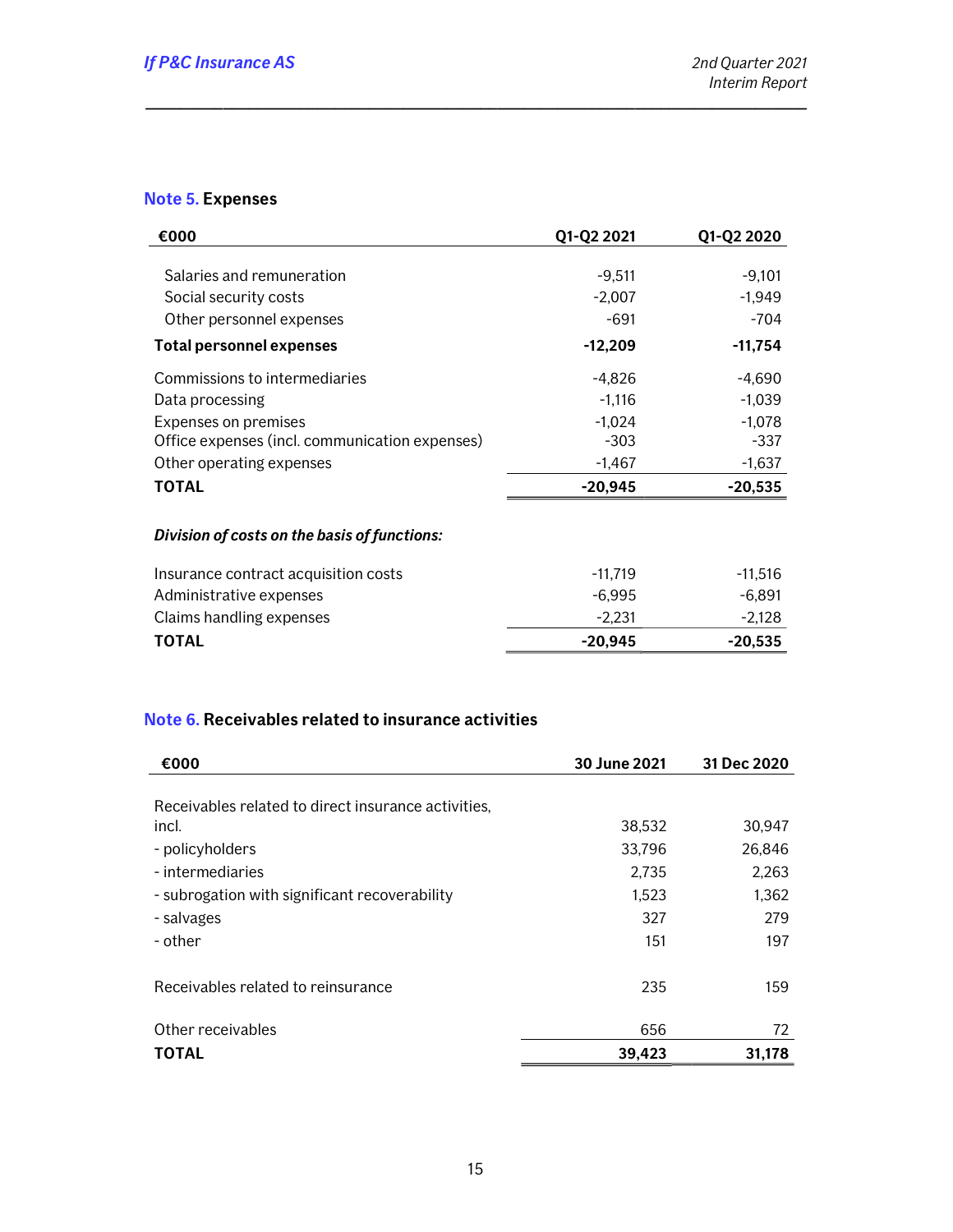## Note 7. Financial investments

| €000                                                          | 30 June 2021 | 31 Dec 2020              |  |  |
|---------------------------------------------------------------|--------------|--------------------------|--|--|
| Available-for-sale financial assets                           |              |                          |  |  |
| Bonds and other interest-bearing securities                   |              |                          |  |  |
| - listed                                                      | 271,528      | 280,211                  |  |  |
| - unlisted                                                    | 10,592       | 11,279                   |  |  |
|                                                               |              |                          |  |  |
| Incl. with a floating interest rate                           | 4,223        | 4,226                    |  |  |
| Incl. with a fixed interest rate (0.125 -3.75%;               |              |                          |  |  |
| 31.12.2019: 0.0%-3.75%)                                       | 277,897      | 287,264                  |  |  |
| <b>TOTAL</b>                                                  | 282,120      | 291,490                  |  |  |
| Loans and receivables                                         |              |                          |  |  |
| Term deposits                                                 |              | 5,006                    |  |  |
| <b>TOTAL FINANCIAL INVESTMENTS</b>                            | 282,120      | 296,496                  |  |  |
|                                                               |              |                          |  |  |
| Bonds and other interest-bearing securities by issuers        |              |                          |  |  |
| €000                                                          | 30 June 2021 | 31 Dec 2020              |  |  |
| Issued by Estonian financial institutions                     | 3,881        | 3,855                    |  |  |
| Issued by Estonian companies                                  | 1,522        | 1,535                    |  |  |
| Issued by foreign governments                                 | 2,600        | 2,639                    |  |  |
| Issued by foreign financial institutions                      | 115,793      | 117,554                  |  |  |
| Issued by foreign companies                                   | 158,324      | 165,907                  |  |  |
| <b>TOTAL</b>                                                  | 282,120      | 291,490                  |  |  |
|                                                               |              |                          |  |  |
| <b>Ratings of bond issuers (S&amp;P)</b>                      |              | Percentage of fair value |  |  |
|                                                               | 30 June 2021 | 31 Dec 2020              |  |  |
| <b>AAA</b>                                                    | 2.2%         | 2.1%                     |  |  |
| AA+ until AA-                                                 | 8.6%         | 9.0%                     |  |  |
| A+ until A-                                                   | 17.9%        | 18.6%                    |  |  |
| BBB+ until BBB-                                               | 49.5%        | 50.5%                    |  |  |
| ΒB                                                            | 2.6%         | 2.4%                     |  |  |
| Non rated                                                     | 19.2%        | 17.4%                    |  |  |
| <b>TOTAL</b>                                                  | 100%         | 100%                     |  |  |
|                                                               |              |                          |  |  |
| Bonds and other interest-bearing securities by maturity terms |              |                          |  |  |
| €000                                                          | 30 June 2021 | 31 Dec 2020              |  |  |
| Up to 1 year                                                  | 20,738       | 10,530                   |  |  |
| 1-2 years                                                     | 31,521       | 34,251                   |  |  |
| 2-5 years                                                     | 186,588      | 187,426                  |  |  |
| 5-10 years                                                    | 43,273       | 59,283                   |  |  |

\_\_\_\_\_\_\_\_\_\_\_\_\_\_\_\_\_\_\_\_\_\_\_\_\_\_\_\_\_\_\_\_\_\_\_\_\_\_\_\_\_\_\_\_\_\_\_\_\_\_\_\_\_\_\_\_\_\_\_\_\_\_\_\_\_\_\_\_\_\_\_\_\_\_\_\_\_

TOTAL 282,120 291,490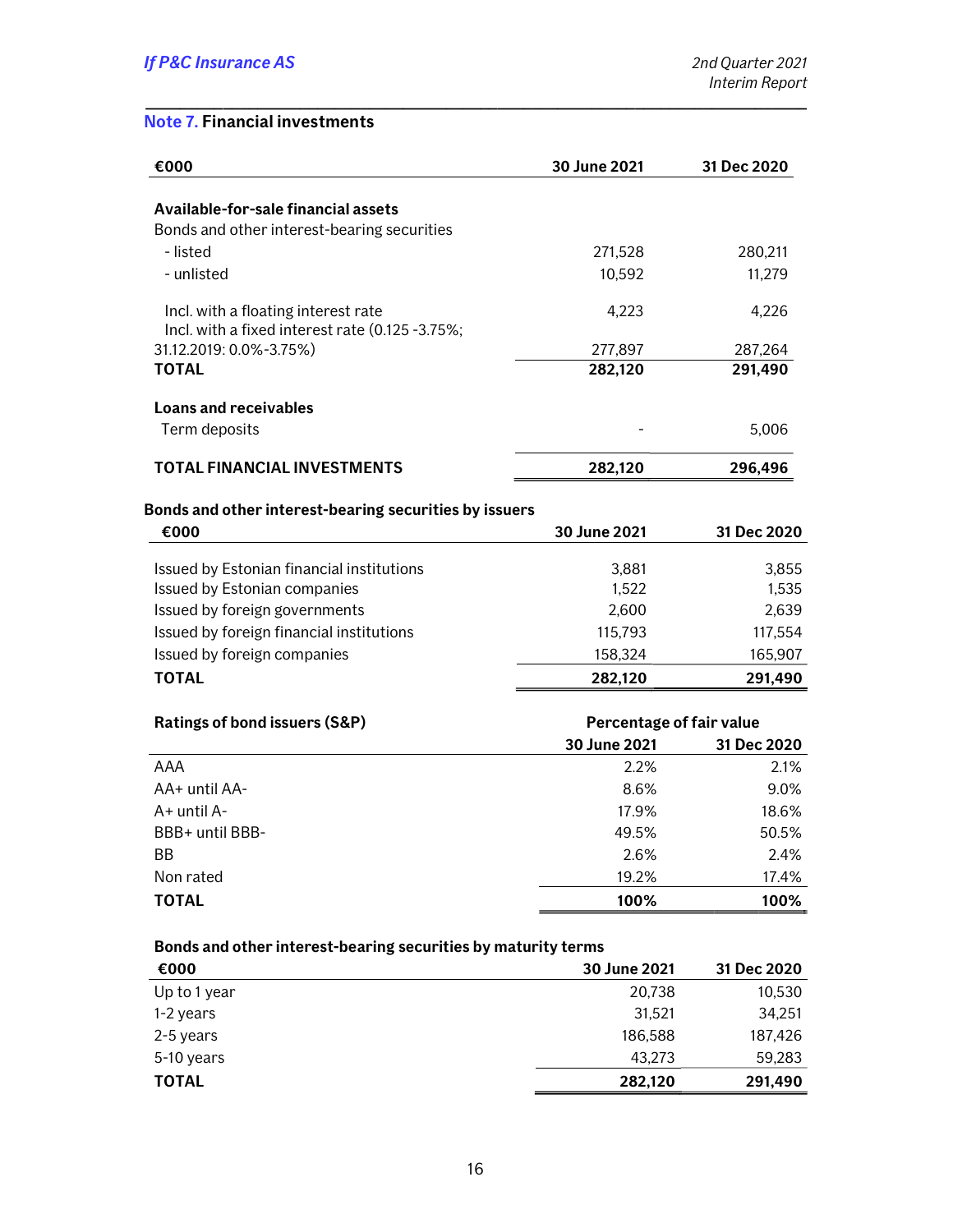#### Deposits by maturity terms

| €000           | 30 June 2021             | 31 Dec 2020 |
|----------------|--------------------------|-------------|
| Up to 6 months | $\overline{\phantom{0}}$ | 5,006       |
| 6-12 months    | $\overline{\phantom{0}}$ |             |
| <b>TOTAL</b>   | ۰                        | 5,006       |
|                |                          |             |

\_\_\_\_\_\_\_\_\_\_\_\_\_\_\_\_\_\_\_\_\_\_\_\_\_\_\_\_\_\_\_\_\_\_\_\_\_\_\_\_\_\_\_\_\_\_\_\_\_\_\_\_\_\_\_\_\_\_\_\_\_\_\_\_\_\_\_\_\_\_\_\_\_\_\_\_\_

# Note 8. Property, plant and equipment

| €000                                            | Right-of-use:<br><b>Buildings</b> | <b>Other PPE</b> |  |
|-------------------------------------------------|-----------------------------------|------------------|--|
| Net book value as at 31 December 2019           | 3,915                             | 650              |  |
| Acquisition                                     | 209                               | 205              |  |
| Disposal                                        |                                   | $-851$           |  |
| <b>Sales</b>                                    |                                   | $-35$            |  |
| Acquisition cost as at 31 December 2020         | 5,389                             | 1,578            |  |
| -incl. fully depreciated                        |                                   | 873              |  |
| Depreciation charge for the year                | $-1,356$                          | $-319$           |  |
| Depreciation charge of sales and disposals      |                                   | 741              |  |
| Accumulated depreciation as at 31 December 2020 | $-2,621$                          | $-1,186$         |  |
| Net book value as at 31 December 2020           | 2,768                             | 392              |  |
|                                                 |                                   |                  |  |
| Acquisition                                     | 2,137                             | 104              |  |
| Sales and write off                             |                                   | $-152$           |  |
| Acquisition cost as at 30 June 2021             | 7,526                             | 1,530            |  |
| -incl. fully depreciated                        |                                   | 835              |  |
| Depreciation charge for the year                | $-654$                            | $-98$            |  |
| Depreciation charge of sales                    |                                   | 119              |  |
| Accumulated depreciation as at 30 June 2021     | $-3,275$                          | $-1,164$         |  |
| Net book value as at 30 June 2021               | 4,251                             | 366              |  |
|                                                 |                                   |                  |  |

<u> 1980 - Johann Barn, mars an t-Amerikaansk politiker (</u>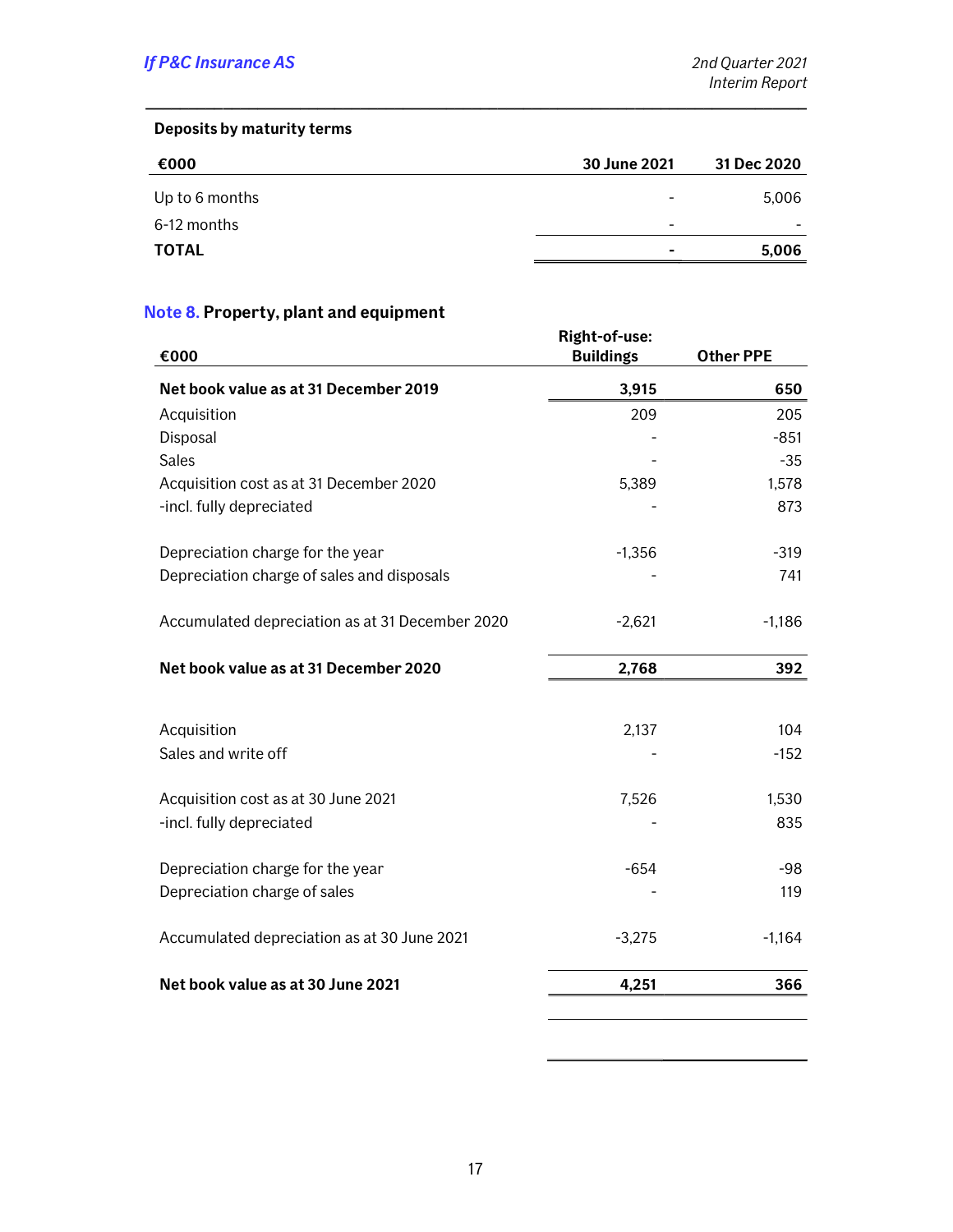#### Note 9. Liabilities related to insurance contracts and reinsurance assets

\_\_\_\_\_\_\_\_\_\_\_\_\_\_\_\_\_\_\_\_\_\_\_\_\_\_\_\_\_\_\_\_\_\_\_\_\_\_\_\_\_\_\_\_\_\_\_\_\_\_\_\_\_\_\_\_\_\_\_\_\_\_\_\_\_\_\_\_\_\_\_\_\_\_\_\_\_

| €000                                           | 30 June 2021 | 31 Dec 2020 |
|------------------------------------------------|--------------|-------------|
| Gross                                          |              |             |
| Provision for incurred and reported claims and |              |             |
| claims handling expenses                       | 97,385       | 96,616      |
| Provision for incurred but not reported claims | 34,991       | 34,971      |
| Provision for unearned premiums                | 75,311       | 64,557      |
| <b>TOTAL</b>                                   | 207,687      | 196,144     |
| Reinsurer's share                              |              |             |
| Provision for incurred and reported claims and |              |             |
| claims handling expenses                       | 4,798        | 4,599       |
| Provision for incurred but not reported claims | 251          | 235         |
| Provision for unearned premiums                | 1,582        | 952         |
| <b>TOTAL</b>                                   | 6,631        | 5,786       |
| <b>Net</b>                                     |              |             |
| Provision for incurred and reported claims and |              |             |
| claims handling expenses                       | 92,587       | 92,017      |
| Provision for incurred but not reported claims | 34,740       | 34,736      |
| Provision for unearned premiums                | 73,729       | 63,605      |
| <b>TOTAL</b>                                   | 201,056      | 190,358     |

#### Note 10. Related party transactions

#### Related parties

The company's shareholders, enterprises under the joint control of or enterprises controlled by the company, the company's staff, Management Board and Supervisory Board members, their close relatives and other individuals over whom the above persons have significant influence, are considered related parties.

Transactions with members of the Management Board and members of the Supervisory Board

The Management Board members received a total of €587 thousand in remuneration, including social tax (6 months 2020: €589 thousand). During the reporting period, no severance fee was paid to Management Board members (6 months 2020: €73 thousand). No remuneration was paid to members of the Supervisory Board.

Insurance contracts with total premiums of €4 thousand were concluded with the management individuals in the financial period (6 months 2020: €5 thousand).

#### Reinsurance transactions with group companies

The company has concluded reinsurance contracts with If P&C Insurance Ltd (publ).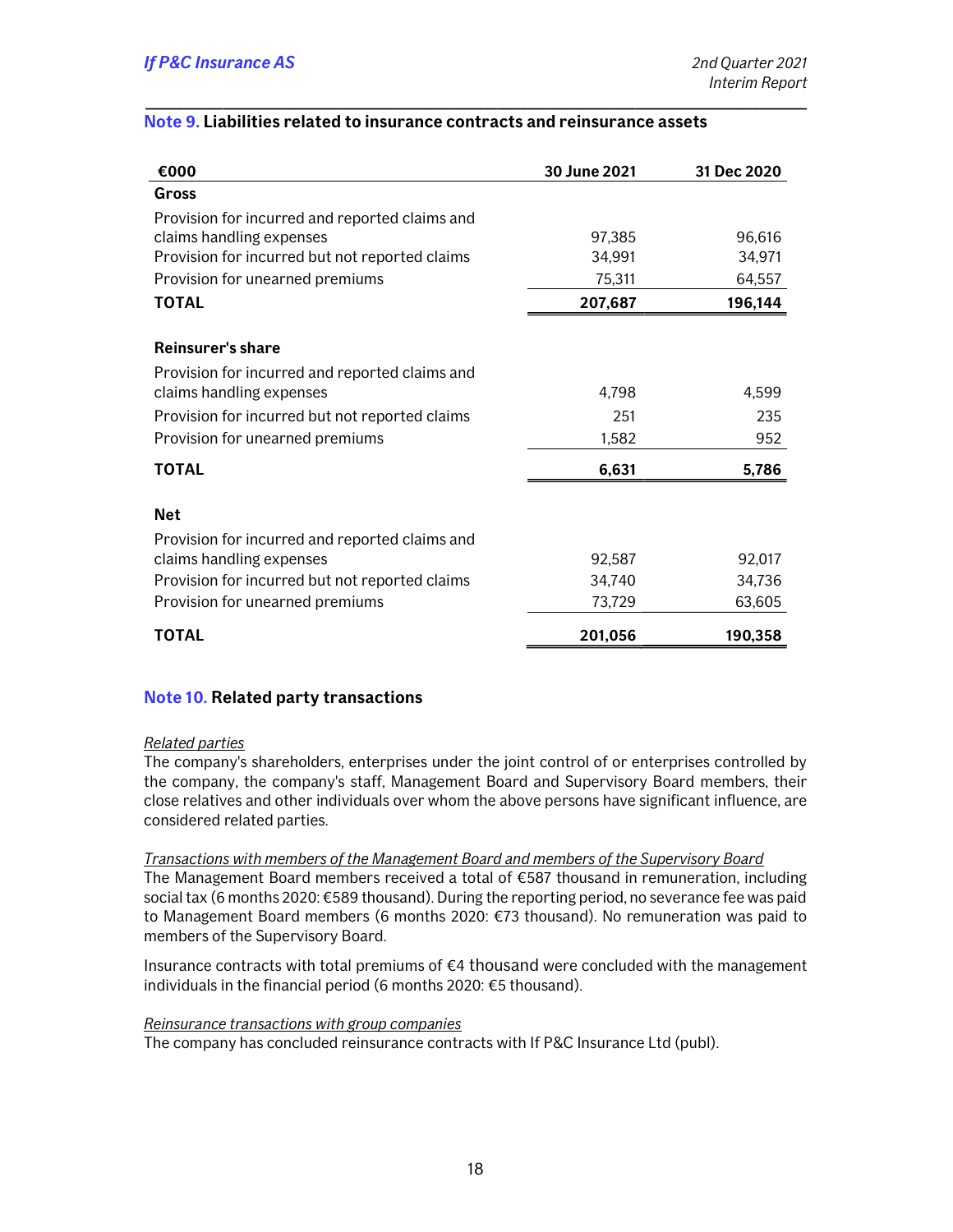|                             | Calculated reinsurance |                       | Indemnifications and |            |
|-----------------------------|------------------------|-----------------------|----------------------|------------|
|                             | premiums               |                       | commissions received |            |
| €000                        |                        | Q1-Q2 2021 Q1-Q2 2020 | 01-02 2021           | Q1-Q2 2020 |
| If P&C Insurance Ltd (publ) | 1.628                  | 1.515                 |                      |            |

\_\_\_\_\_\_\_\_\_\_\_\_\_\_\_\_\_\_\_\_\_\_\_\_\_\_\_\_\_\_\_\_\_\_\_\_\_\_\_\_\_\_\_\_\_\_\_\_\_\_\_\_\_\_\_\_\_\_\_\_\_\_\_\_\_\_\_\_\_\_\_\_\_\_\_\_\_

There are no receivables and following payables related to the above transactions as at:

| €000                        | 30 June 2021 | 31 Dec 2020 |  |
|-----------------------------|--------------|-------------|--|
| Payables                    |              |             |  |
| If P&C Insurance Ltd (publ) | 963          | 1.222       |  |

Other related party transactions, transactions with other group companies

|                                   | Services purchased |            | Services rendered |            |
|-----------------------------------|--------------------|------------|-------------------|------------|
| €000                              | Q1-Q2 2021         | Q1-Q2 2020 | Q1-Q2 2021        | Q1-Q2 2020 |
| Mandatum Life Insurance Baltic SE |                    |            | 8                 |            |
| Nordea Group companies            | 37                 | 16         |                   |            |
| If P&C Insurance Ltd (publ)       | 6                  | 6          | 121               | 121        |
| Sampo plc                         | 329                | 328        |                   |            |
| If IT Services A/S                | 199                | 271        |                   |            |
| Total                             | 571                | 621        | 129               | 128        |

Receivables and payables related to the above transactions as at:

| €000                              | 30 June 2021 | 31 Dec 2020 |
|-----------------------------------|--------------|-------------|
| <b>Receivables</b>                |              |             |
| Mandatum Life Insurance Baltic SE |              |             |
|                                   |              |             |
| €000                              | 30 June 2021 | 31 Dec 2020 |
| <b>Payables</b>                   |              |             |
| Mandatum Life Insurance Baltic SE |              |             |
| Sampo plc                         | 163          | 169         |
| If P&C Insurance Ltd (publ)       | 44           | 11          |
| If IT Services A/S                | 36           | 63          |
| Total                             | 242          | 244         |

If Insurance has acquired financial assets and has earned investment income from the following group companies: